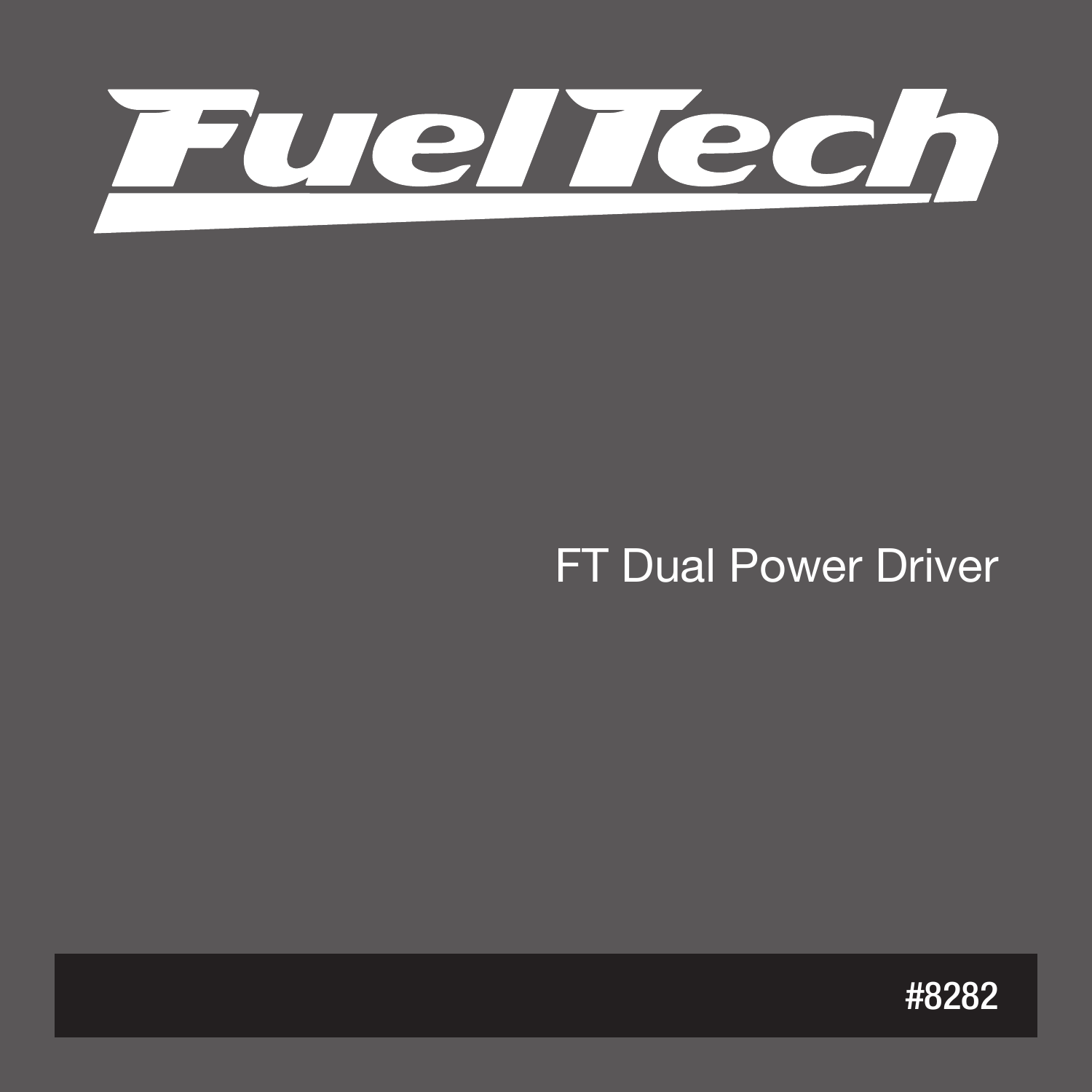O FT Dual Power Driver (DPD) é um amplificador de corrente que permite controlar sistemas elétricos que demandam correntes elevadas usando saídas de baixa potência da ECU.

Para controlar o FT Dual Power Driver pode-se usar saídas de cor cinza ou amarela.

O DPD pode controlar wastegates eletrônicas e outros atuadores que exijam alta corrente.



#### **NOTA**

Outras aplicações consulte o nosso suporte técnico.

## Especificações Gerais

- Possui duas saídas em meia ponte (Half Bridge)
- Acionamento de dois motores elétricos em uma direção ou um motor em duas direções
- Sistema de controle de PWM de alta velocidade

## Especificações Elétricas

- Alimentação: 9V a 30V
- Corrente máxima: 25A DC (total do driver)
- Corrente de Pico: 100A por 10ms
- Tensão do sinal de entrada: 9V a 30V
- Freq. máxima de operação: 25 KHz a 30V
- Nível BAIXO entrada: abaixo de 1,3V
- Nível ALTO entrada: acima de 1,6V
- Atraso de acionamento das saídas:
	- Sinal alto para baixo: 5,6 μs
	- Sinal baixo para alto: 6 μs

## Ligação do FT Dual Power Driver

Cabo de 4 vias (Alimentação/Saídas) - (Espessura 2,5mm<sup>2</sup> )

| Cor do fio                                                           | Função           |  |  |
|----------------------------------------------------------------------|------------------|--|--|
| Preto                                                                | Negativo Bateria |  |  |
| Vermelho                                                             | 12V pós-relé     |  |  |
| Saída de alta corrente - 1<br>Azul<br>(Conectar no atuador)          |                  |  |  |
| Saída de alta corrente - 2<br><b>Branco</b><br>(Conectar no atuador) |                  |  |  |

#### Cabo de 2 vias (Entradas) - (Espessura 0,5mm<sup>2</sup>)

| l Cor do fio | Funcão                                            |  |  |
|--------------|---------------------------------------------------|--|--|
| Vermelho     | Entrada 1 (saída amarela ou cinza<br>ECU PowerFT) |  |  |
| Branco       | Entrada 2 (saída amarela ou cinza<br>ECU PowerFT) |  |  |

### Dimensões \*

- Largura 55 mm
- Altura 55 mm
- Profundidade 28 mm

\* Dimensões aproximadas do módulo

#### Gráfico

O DPD não inverte o sinal de entrada e saída para o controle do atuador

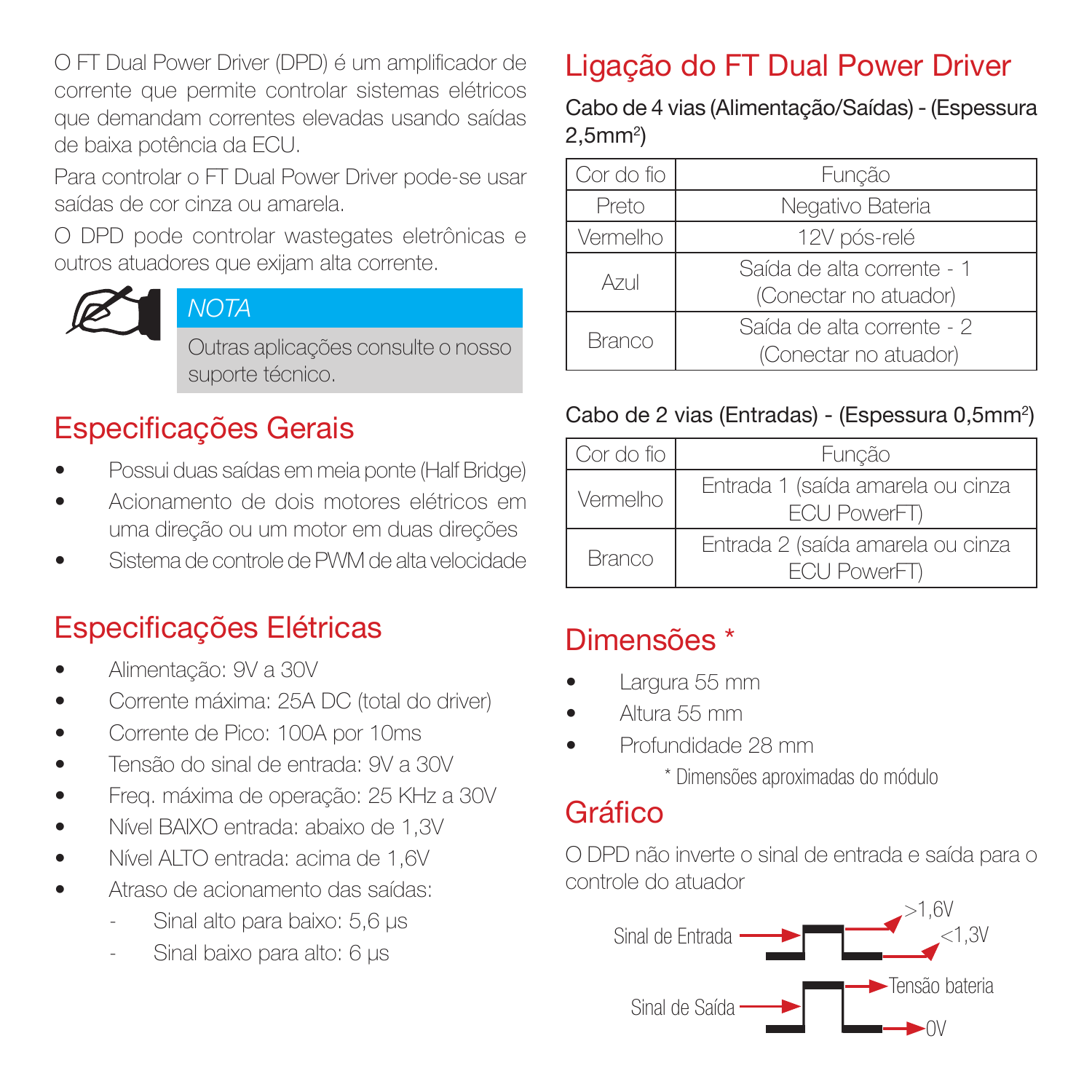## Diagrama para instalação eGate

- 1. Entrada 1 Fio vermelho do DPD (ligado a uma saída amarela impar (1-3-5-7) da ECU PowerFT - EGate Motor+)
- 2. Entrada 2 Fio Branco do DPD (ligado a uma saída amarela par (2-4-6-8) da ECU PowerFT - EGate Motor-)
- 3. Saída azul do DPD ligado no fio vermelho da eGate (fio vermelho solto - EGate Motor +)
- 4. Saída branca do DPD ligado no fio preto da eGate (fio preto solto - EGate Motor -)
- 5. Fio vermelho do cabo de cinco vias da eGate ligado no fio 5V da ECU FuelTech
- 6. Fio preto do cabo de cinco vias da eGate ligado no negativo de bateria
- 7. Posicão Fio branco do cabo de cinco vias da eGate ligado em uma entrada branca da ECU FuelTech
- 8. Temperatura Fio *larania* ou amarelo do cabo de cinco vias da eGate ligado em uma entrada branca da ECU FuelTech
- 9. Fio azul do cabo de cinco vias da eGate não é utilizado pela FuelTech
- 10. Ligação para **saídas cinzas** necessário utilizar um resistor de 10K 1/4W em cada saída
- 11. Resistor 10K ¼W de pullup para o 12V



#### **NOTA**

Os fios pretos do DPD e da eGate não podem ser unidos antes do terminal negativo da bateria. Eles devem ser levados separados.



#### IMPORTANTE

Para utilizar uma saída cinza para o acionamento do FT DPD é necessário instalar um resistor de 10K 1/4W nesta saída.



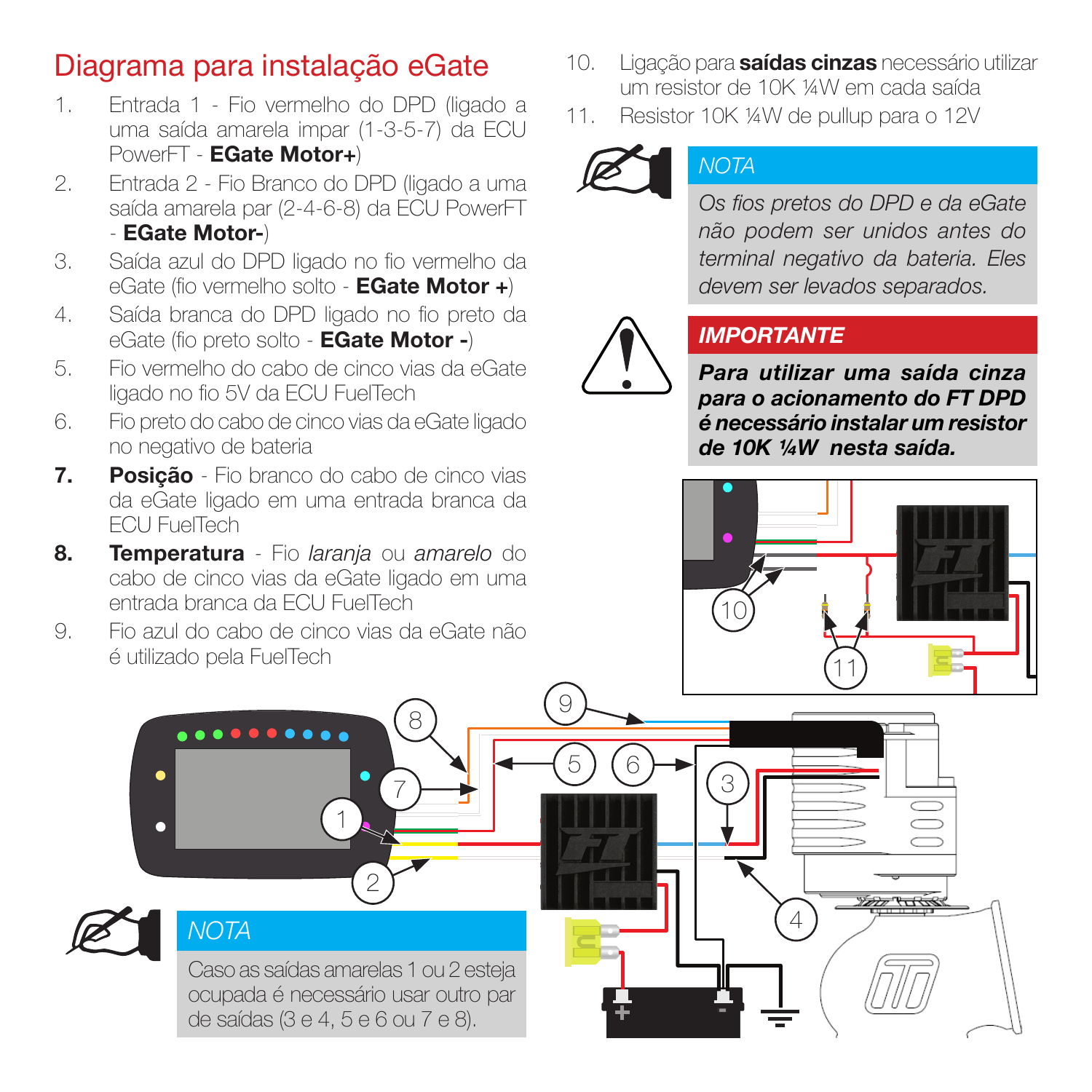## Um motor duas direções

- 1. Terra
- 2. Bateria
- 3. Alimentação
- 4. Fusível (40A max)
- 5. Entradas do DPD ligadas as saídas amarelas ou cinzas da ECU \*\*\*
- 6. FT Dual Power Driver
- 7. Saída de alta corrente 1
- 8. Saída de alta corrente 2
- 9. FuelTech PowerFT FCU

\*\*\* Sempre ligadas em pares saídas amarelas 1 e 2, 3 e 4...

| Entrada 1 | Entrada 2 | Motor     |
|-----------|-----------|-----------|
| Baixo     | Baixo     | OFF       |
| Baixo     | Alto      | Direcão 1 |
| Alto      | Baixo     | Direcão 2 |
| Alto      | Alto      | F         |

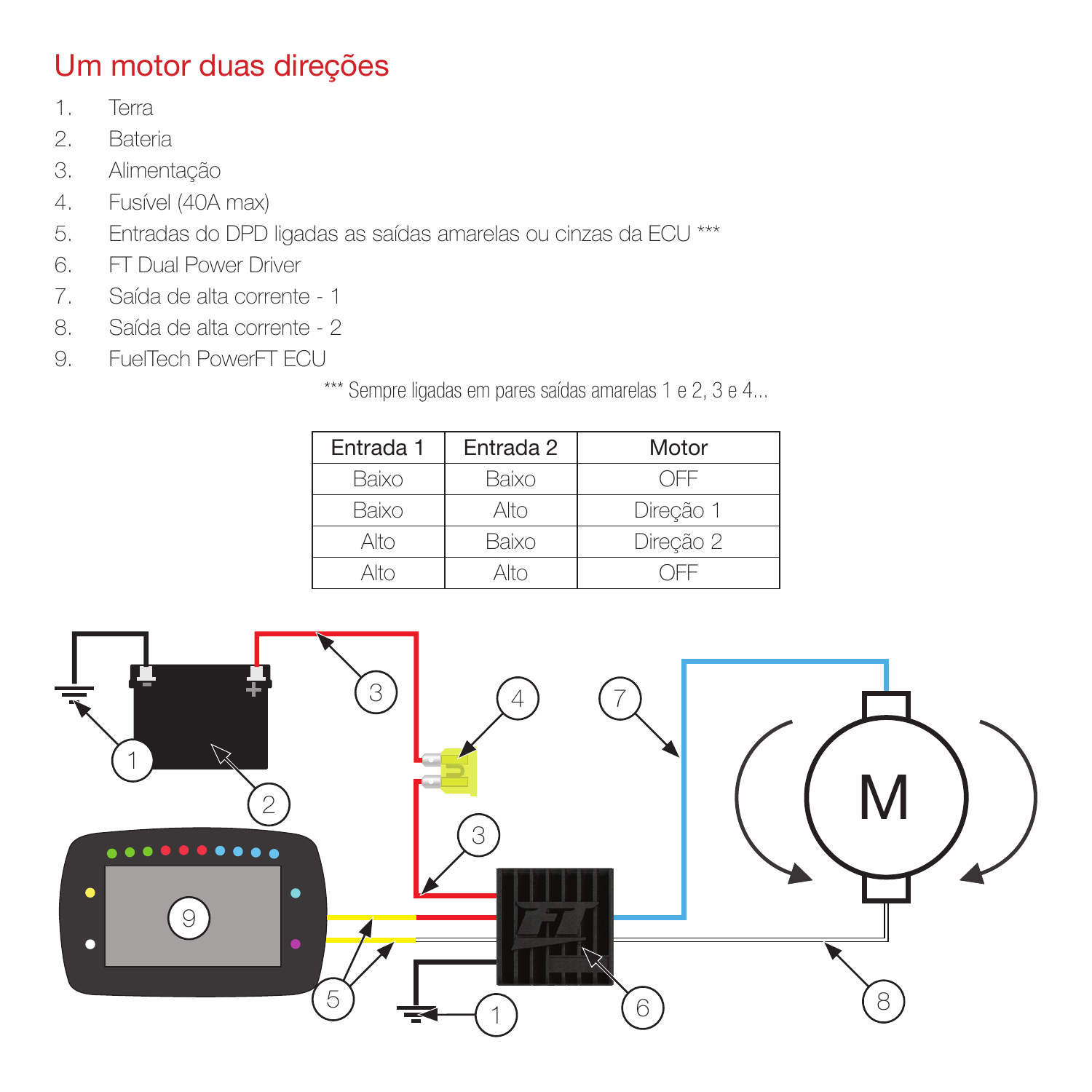## Dois motores uma direção (Source)

- 1. Terra
- 2. Bateria
- 3. Alimentação
- 4. Fusível (40A max)
- 5. Entradas do DPD ligadas as saídas amarelas ou cinzas da ECU \*\*\*
- 6. FT Dual Power Driver
- 7. Saída de alta corrente 1
- 8. Saída de alta corrente 2
- 9. FuelTech PowerFT FCU

\*\*\* Sempre ligadas em pares saídas amarelas 1 e 2, 3 e 4...

| Entrada 1 | Motor 1 |
|-----------|---------|
| Baixo     |         |
| Alto      |         |

| Entrada 1   Motor 1 |  | Entrada 2   Motor 2 |  |
|---------------------|--|---------------------|--|
| Baixo               |  | Baixo               |  |
|                     |  |                     |  |

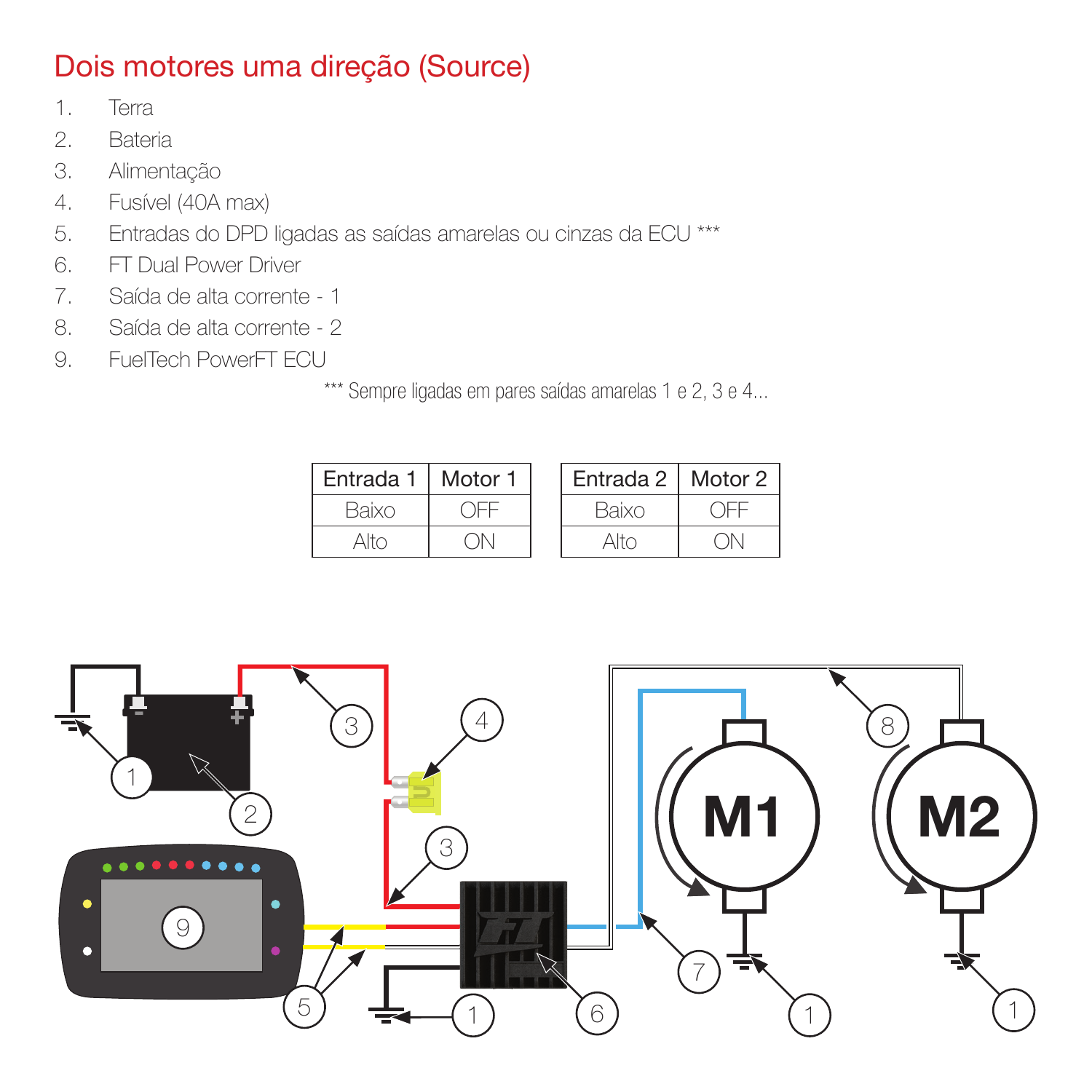The FT Dual Power Driver (DPD) is a high current amplifier that allows drive high current loads using the low current ECU outputs.

Yellow and gray outputs can be used with the FT Dual Power Driver.

The DPD can control electronic wastegates and other actuators that demand high current.



#### **NOTE**

Call our technical support for other applications.

## General Specifications

- Has two high current Half Bridge outputs
- Can drive a single motor in two directions, or two motors in a single direction
- High speed PWM control

### Electrical specifications:

- Power: 9V to 30V
- Max outputs current (total): 25A
- Peak current: 100A for 10ms
- Operating voltage: 9V to 30V
- Max operating frequency: 25KHz @ 30V
- Input trigger level LOW: <1.3V
- Input trigger level HIGH: >1.6V
- Switching delay:
	- High to low: 5.6 μs
	- Low to high: 6 μs

## FT Dual Power Driver Wiring

4-way cable (Power and Outputs) - (Cable thickness 2.5mm<sup>2</sup>)

| Wire color   | Function                    |  |  |
|--------------|-----------------------------|--|--|
| <b>Black</b> | Battery negative            |  |  |
| Red          | 12V from relay              |  |  |
| Blue         | High current output #1      |  |  |
|              | (connected to the actuator) |  |  |
| White        | High current output #2      |  |  |
|              | (connected to the actuator) |  |  |

#### 2-way cable (Inputs) - (Cable thickess 0.5mm<sup>2</sup>)

| Wire color I | <b>Function</b>                                 |  |  |
|--------------|-------------------------------------------------|--|--|
| Red          | Input #1 (yellow or gray output from<br>FT FCU) |  |  |
| White        | Input #2 (yellow or gray output from<br>ET ECLI |  |  |

### Dimensions \*

- Width 2.16 in
- Length 2.16 in
- Height 1.10 in

\*Approximate module dimensions

#### Graphic

The DPD does not invert the in and out signal for actuator control

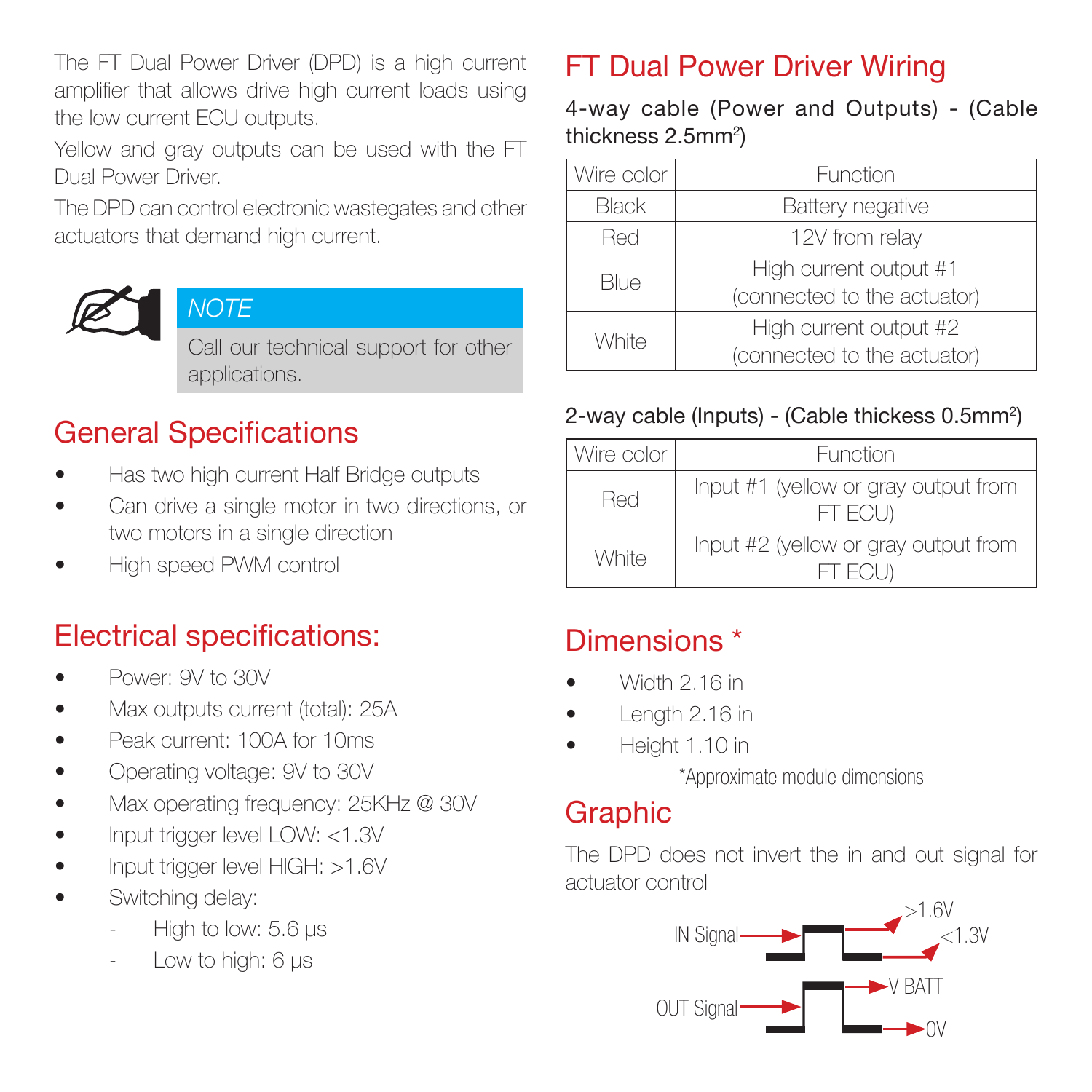## eGate installation diagram

- 1. Input #1 Red wire from FT DPD (connected to an ODD yellow output (#1-3-5-7) of the PowerFT FCU - EGate Motor+)
- 2. Input #2 White wire from FT DPD (connected to an EVEN yellow output (#2-4-6-8) of the PowerFT FCU - EGate Motor-)
- 3. Blue output from FT DPD connected to the eGate red wire (Single core - EGate Motor+)
- 4. White output from FT DPD connected to the eGate black wire (single core - EGate Motor-)
- 5. Red from eGate multi core wire connected to the 5V output (green/red wire) of PowerFT ECU
- 6. Black from eGate multi core wire connected to the battery negative
- **7.** Position White from eGate multi core wire connected to the white input of PowerFT ECU (Position signal)
- 8. Temperature Orange or Yellow from eGate multi core wire - connected to the white input of PowerFT ECU (Temperature signal)
- 9. Blue from eGate multi core wire Not Used
- 10. When using **gray outputs** it is necessary to

use a 10K 1/4W resistor in each output

11. 10K ¼W resistor pullup 12V



#### **NOTE**

The black wire from the DPD and the black wire from the eGate must be ran completely separately to the battery negative post. They can join at the post but nowhere before to avoid back feeding.



#### IMPORTANT

In order to use a gray output do drive the FT DPD, it is necessary to install a 10K 1/4W resistor in this output.



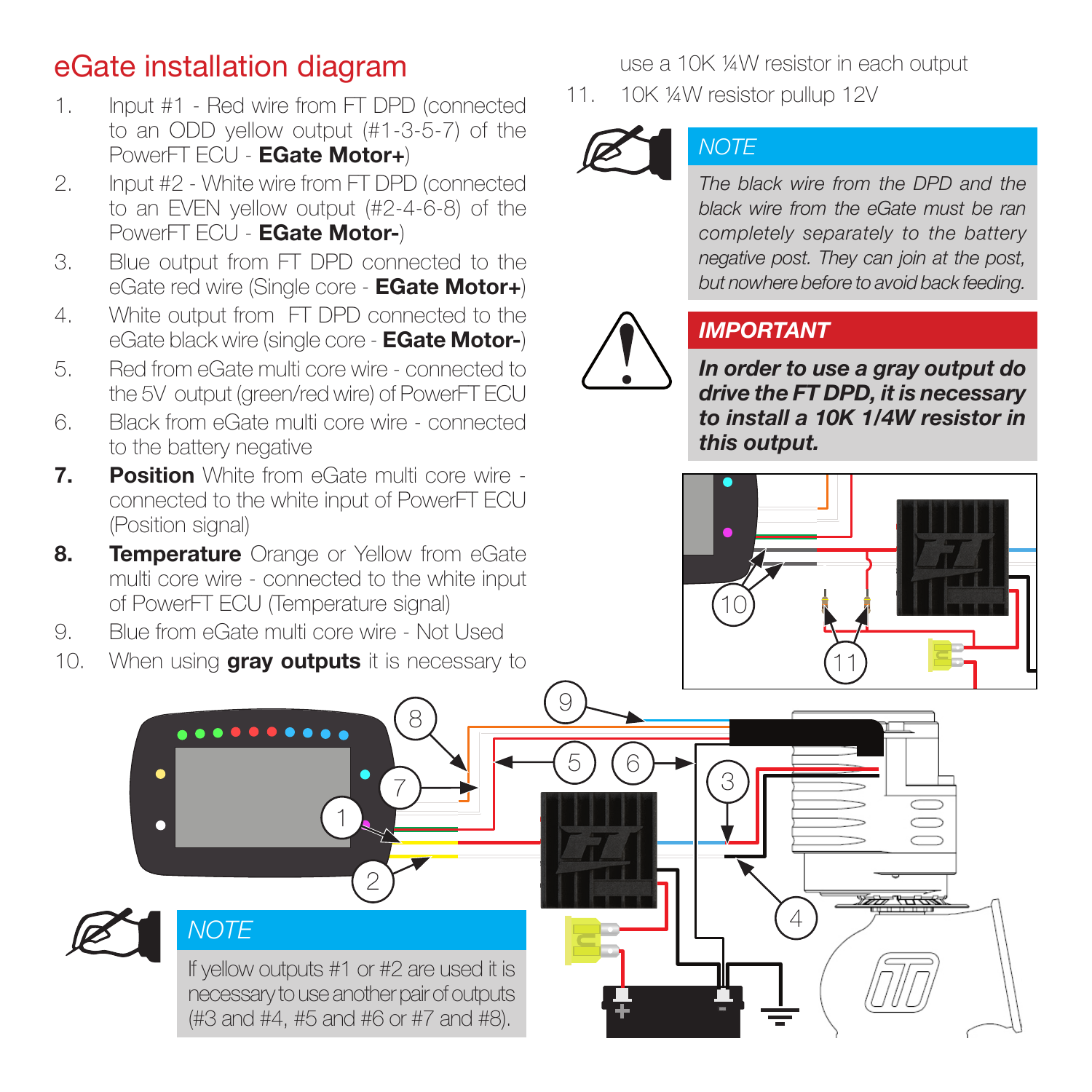## One bidirectional motor

- 1. Ground
- 2. Battery
- 3. Power
- 4. Fuse (40A max)
- 5. Yellow or gray ECU outputs (connected to FT DPD inputs) \*\*\*
- 6. FT Dual Power Driver
- 7. High current output #1
- 8. High current output #2
- 9. FuelTech ECU

\*\*\*Always used pairs of yellow outputs 1 and 2, 3 and 4 ...

| Input $#1$ | Input #2       | Motor        |
|------------|----------------|--------------|
| l ow       | 0 <sub>W</sub> | OFF          |
| OW         | Hiah           | Direction #1 |
| Hiah       | l ow           | Direction #2 |
|            |                | ำ⊢⊢          |

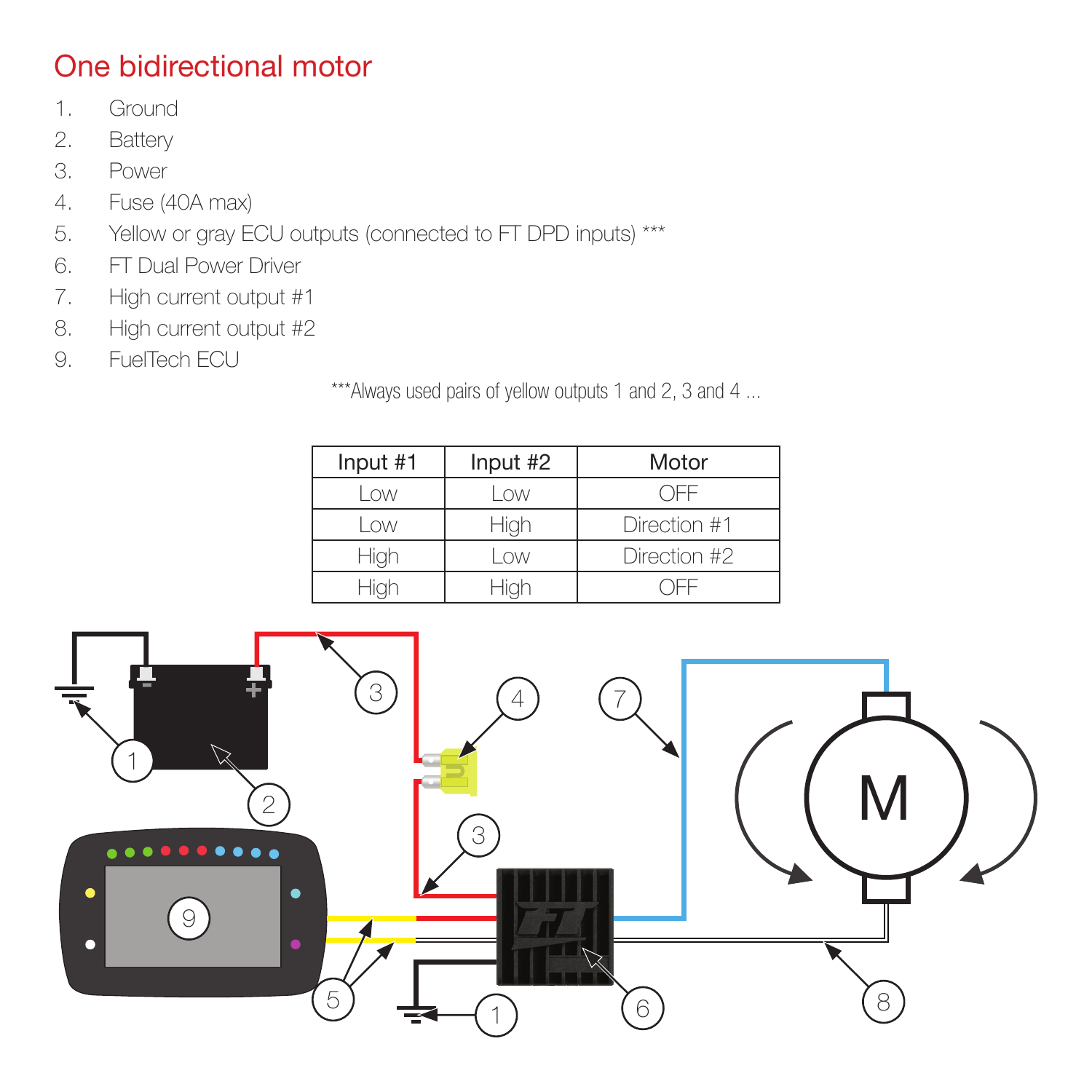## Unidirecional motors (Source)

- 1. Ground
- 2. Battery
- 3. Power
- 4. Fuse (40A max)
- 5. Yellow or gray ECU outputs (connected to FT DPD inputs) \*\*\*
- 6. FT Dual Power Driver
- 7. High current output #1
- 8. High current output #2
- 9. FuelTech ECU

\*\*\*Always used pairs of yellow outputs 1 and 2, 3 and 4 ...

| Input $#1$     | Motor #1 |
|----------------|----------|
| 0 <sub>W</sub> |          |
| Hiah           |          |

| Input #1 | Motor #1 |                                | Input #2   Motor #2 |
|----------|----------|--------------------------------|---------------------|
| l ow     |          | 0 <sub>W</sub>                 | ∩FF                 |
| -liah    |          | $\mathbb{H}^1 \cup \mathbb{H}$ |                     |